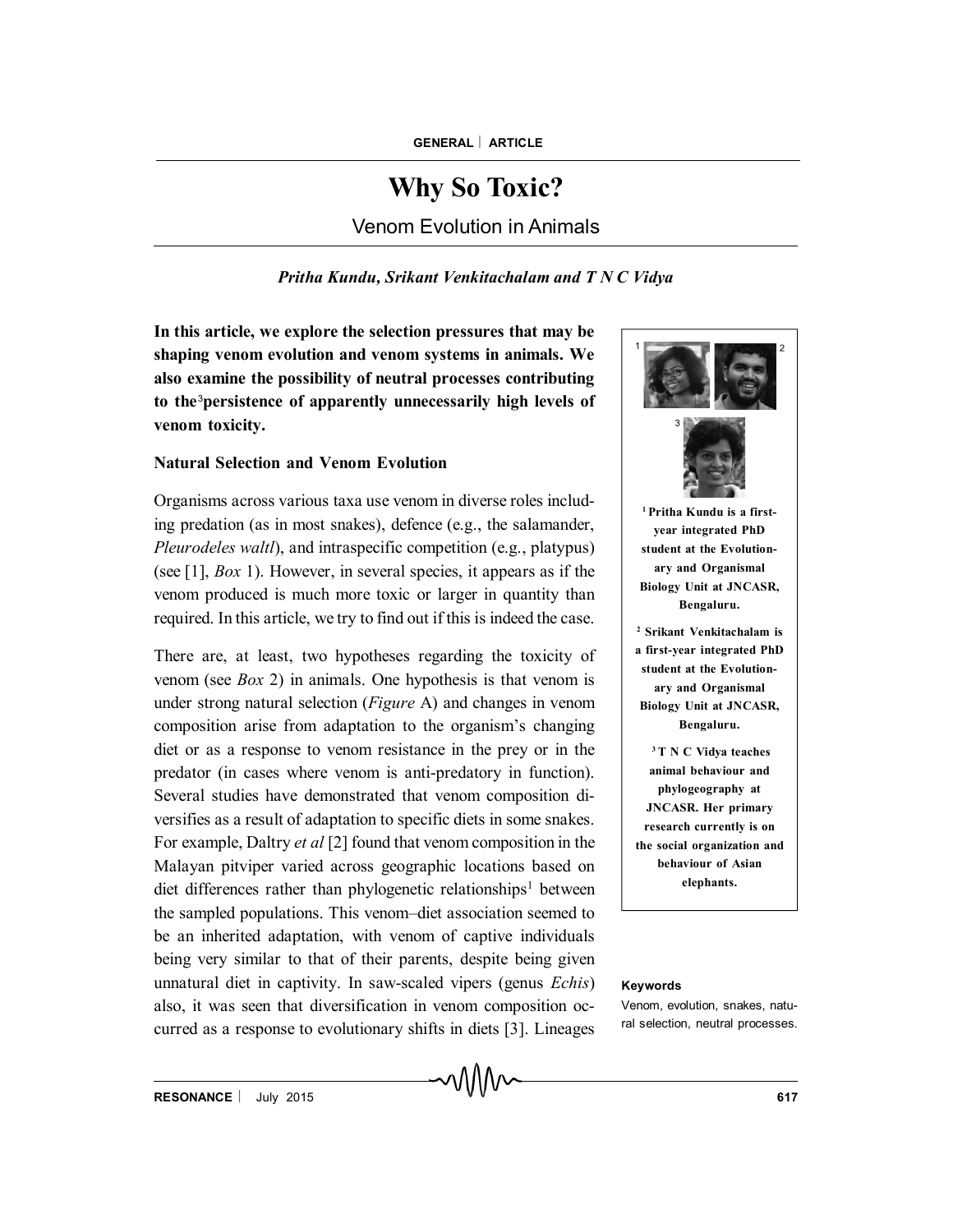#### **Box 1.**

Examples of animals that use toxins (yellow striped poison frog, *Dendrobates truncatus*) and venoms (all others shown), and the different functions of venom. Venom is used in defence by (L to R) the Iberian ribbed newt (*Pleurodeles waltl*), Himalayan cliff honey bee (*Apis dorsata laboriosa*), and the reef stonefish (*Synanceia verrucosa*). It is used in prey capture by (L to R) the inland taipan (*Oxyuranus microlepidotus*), banded or yellow lipped sea krait (*Laticauda colubrina*), and saw-scaled viper (*Echis carinatus*), and in both predation and defense by (L to R) the textile cone snail (*Conus textile*), box jellyfish (*Chironex* sp.), and the Indian red scorpion (*Hottentotta tamulus*). Venom is used in intraspecific competition by the platypus (*Ornithorhynchus anatinus*).



**Sources of photographs:** 1.Iberian ribbed newt, from http://en.wikipedia.org/wiki/File:Pleurodeles\_waltl\_BUD.jpg; 2. Himalayan cliff honey bee, from http://en.wikipedia.org/wiki/File:ApisLaboriosa1.jpg; 3 Reef stonefish, from http:/ /en.wikipedia.org/wiki/File:Reef\_Stonefish.jpg; 4. Inland taipan, from http://en.wikipedia.org/wiki/File:Fierce\_Snake-Oxyuranus\_microlepidotus.jpg; 5. Banded sea krait, from http://en.wikipedia.org/wiki. File:Laticauda\_ colubrina\_(Zamboanguita).jpg; 6. Saw-scaled viper, from http://en.wikipedia.org/wiki/File:Saw-scaled\_Viper\_ (Echis\_carinatus)\_Photographed\_By\_Shantanu\_Kuveskar.jpg; 7. Textile cone snail, from http://en. wikipedia. org/ wiki/File:Textile\_cone.JPG; 8. Box jellyfish, from http://commons.wikimedia.org/wiki/File:Avispa\_marina.jpg; 9. Indian red scorpion, from http://commons.wikimedia.org/wiki/File:Scorpion\_Photograph\_ By\_Shantanu\_ Kuveskar. jpg; 10. Platypus, from http://en.wikipedia.org/wiki/File:Platypus.jpg; 11. Yellow striped poison frog, from http:// en.wikipedia.org/wiki/File: Dendrobates\_truncatus03.jpg. All the photos are reproduced under free licenses.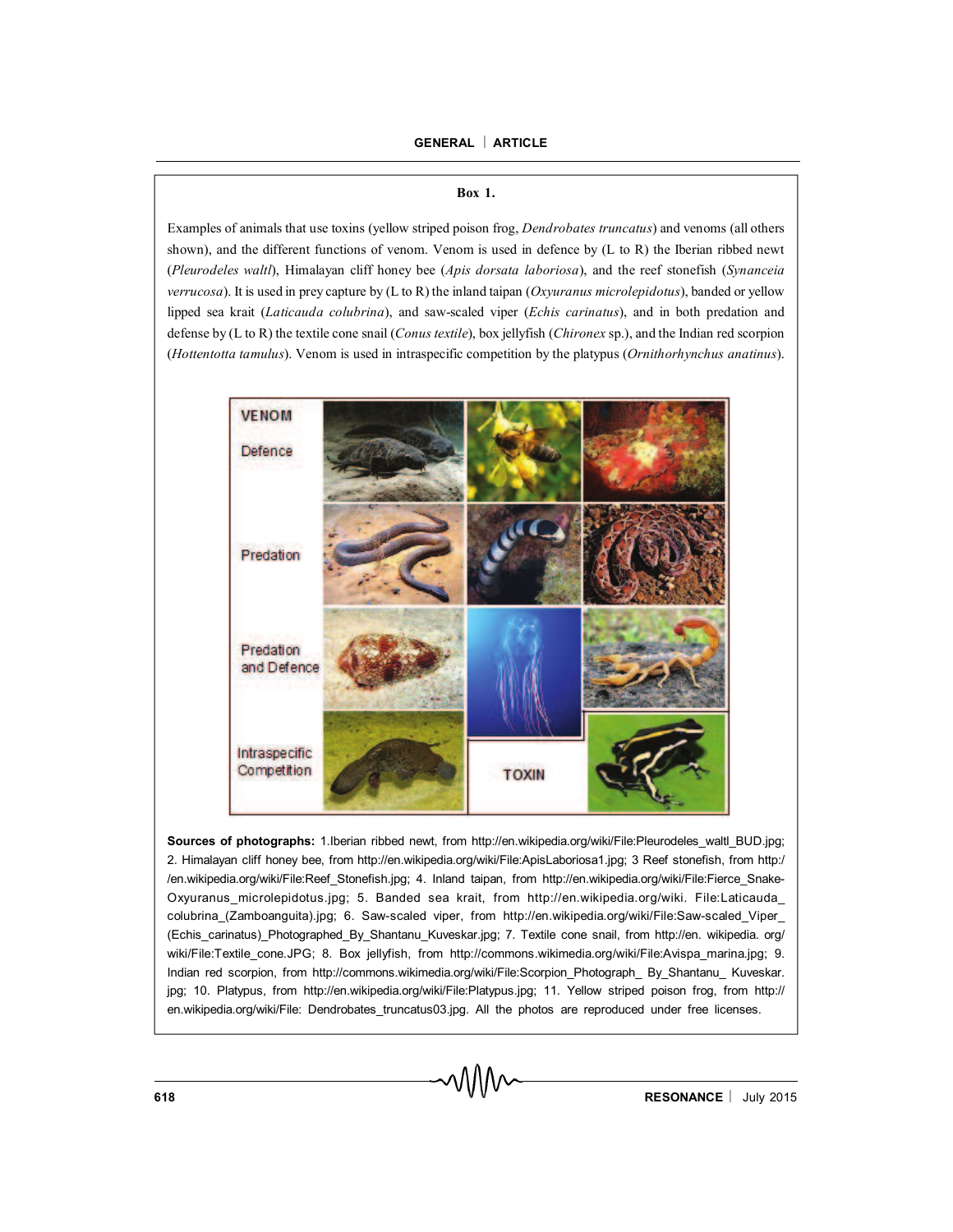of saw-scaled vipers that had shifted to feeding increasingly on arthropods (rather than on vertebrates) showed greater venom toxicity [3]. Conversely, multiple snake lineages that have undergone evolutionary shifts in their diets to include undefended prey (such as eggs) or have evolved constriction as the primary means of subjugating prey exhibit an accompanying degeneration of venom systems. This also suggests that the primary function of venom in these snakes is for prey capture rather than defence. Venom composition has also been found to vary within the lifetime of an individual. In the pitvipers *Bothrops jararaca and B*. *alternatus*, ontogenic variation in venom composition was found to be related to the diet in different life stages [4].

There are also several known instances of natural prey of venomous predators that develop resistance to the venom, which could result in increased venom toxicity through a coevolutionary relationship between predator and prey 2 . The prey would develop increasing levels of resistance, whereas the predator venom would **<sup>1</sup>** Phylogenetic Relationship: This is the evolutionary relationship between two taxa. It refers to the relative time in their evolutionary history when the two taxa shared a common ancestor.

<sup>2</sup> Ema Fatima, Venom evolution: genetic and external factors, *Resonance*, Vol.18, No.3, 2013.

#### **Box 2. Poison, Toxin, and Venom – Which is Which?**

A *poison* is any chemical substance, of biotic or abiotic origin, which, when present in sufficient amounts, causes disturbances in the normal physiological or biochemical functioning of an organism. Therefore, a substance which is generally beneficial, can be poisonous depending on the dose (even water can be harmful in very large amounts). Moreover, a substance that is poisonous to one individual may not be poisonous to another.

A *toxin* is any biologically active chemical substance which is produced within the body of an organism, and has adverse affects on other organisms of the same or different species. Toxins may either be produced, by active expression of genes coding for those proteins or as secondary metabolites, or acquired from the diet or environment and effectively sequestered in its body by the organism.

A *venom* is a toxin, produced by an organism in a specialized tissue, that is delivered actively, such as via bites or stings. In other words, all venoms are toxins but all toxins are not venoms. A toxin can be actively or passively harmful. A venom is always actively delivered. Most animal venoms are a mix of bioactive compounds, comprising largely of proteins and peptides. The composition and targeting of venom can be used to infer its function.

*Box 2 Continued...*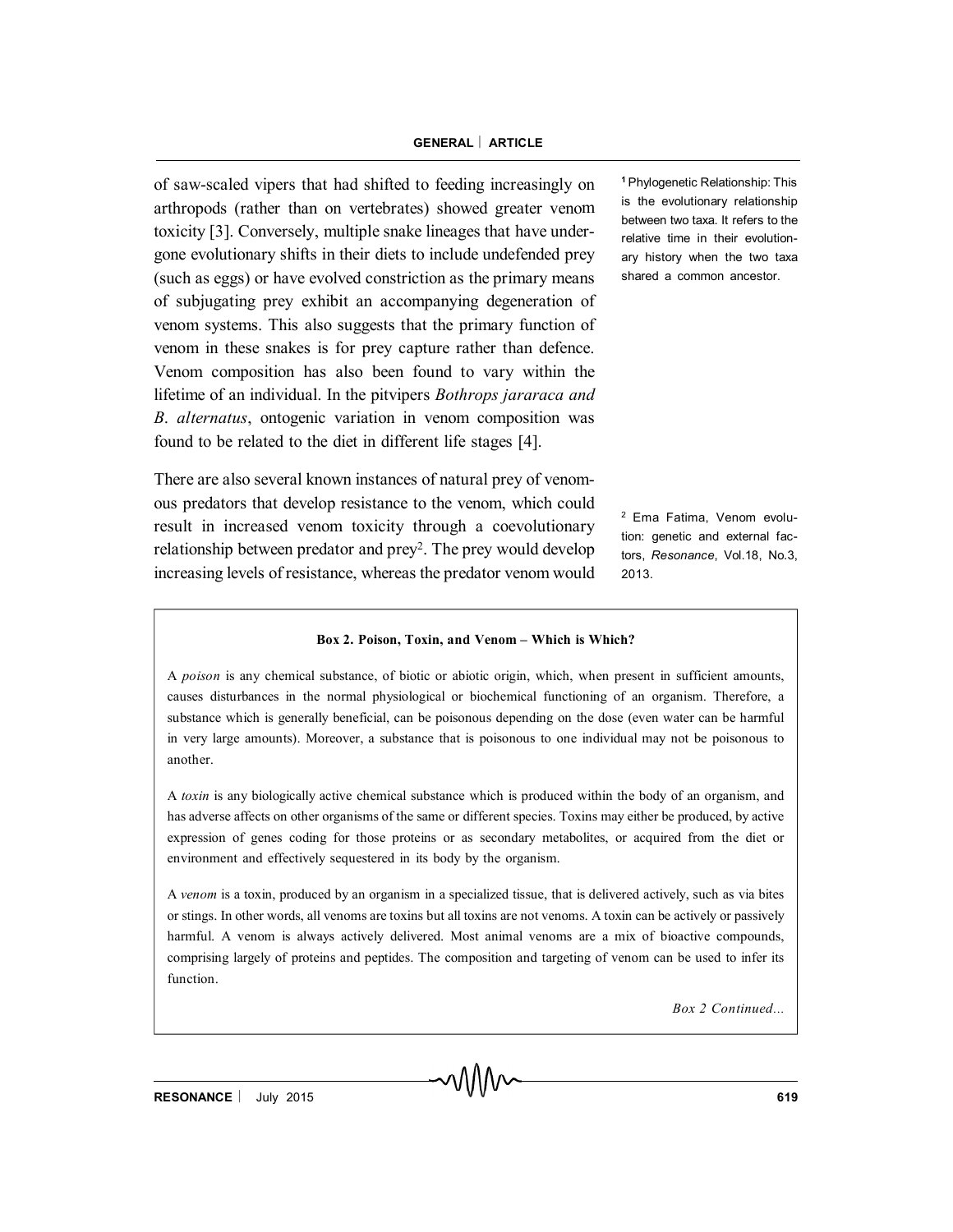#### *Box 2 Continued...*

*Toxicity* is the extent to which a substance (poison/toxin/venom) can damage an organism. The median lethal dose,  $LD_{50}$ , is often used to indicate a substance's acute toxicity (the extent to which damage occurs within a short span of time). *LD*<sub>50</sub> is the mass of the substance (per unit mass of the test subject) that is required to kill half the subjects of the tested population within a specified duration (see *Table* A). Therefore, there may be some subjects that die at much smaller doses and some that can survive much larger doses than the *LD*<sub>50</sub>. More importantly, toxicity measured in a population (usually of mice or rats) may not reflect toxicity in other populations or species. Incidentally, chocolate, which many humans like, is toxic to several species including dogs and cats.

#### **Table A.**

| Scientific name            | Common name                | $LD_{50}$ (mg/kg) | Venom<br>yield(mg) |
|----------------------------|----------------------------|-------------------|--------------------|
|                            |                            |                   |                    |
|                            | <b>Snakes</b>              |                   |                    |
| Bothrops alternatus        | Urutu (pitviper)           | 15.80             | $60 - 100$         |
| Bothrops jararaca          | Jararaca (pitviper)        | 7.00              | $40 - 70$          |
| Bungarus fasciata          | Banded krait               | 3.60              | $20 - 114$         |
| Calloselasma rhodostoma    | Malayan pit viper          | 23.40             | $40 - 60$          |
| Daboia russelli russelli   | Russell's viper subspecies | 0.75              | $130 - 250$        |
| Dendroaspis polylepis      | Black mamba                | 0.32              | $50 - 120$         |
| Echis carinatus            | Saw-scaled viper           | 0.15              | $5 - 48$           |
| Laticauda colubrina        | Banded sea krait           | 0.44              |                    |
| Naja naja                  | Indian cobra               | 0.57              | $169 - 250$        |
| Ophiophagus hannah         | King cobra                 | 1.70              | $350 - 500$        |
| Oxyuranus microlepidotus   | Inland taipan              | 0.03              | $44 - 110$         |
|                            | <b>Fish</b>                |                   |                    |
| Synanceia sp.              | Stonefish                  | 0.80              |                    |
|                            | <b>Arthropods</b>          |                   |                    |
| Hottentotta tamulus        | Indian red scorpion        | 2.50              |                    |
| Androctonus crassicauda    | Fat tailed scorpion        | 0.40              |                    |
| Centruroides exilicauda    | Arizona bark scorpion      | 1.29              |                    |
| Leiurus quinquestriatus    | Deathstalker scorpion      | 0.29              |                    |
| Parabuthus transvaalicus   | Transvaal thick-tailed     |                   |                    |
|                            | scorpion                   | 4.25              |                    |
| Latrodectus mactans trede- | Black widow spider         |                   |                    |
| cimgluttatus               | subspecies                 | 0.90              |                    |
| Vespa mandarinia japonica  | Japanese giant hornet      | 24.80             |                    |
| Pogonomyrmex maricopa      | Harvester ant              | 0.13              | 0.025              |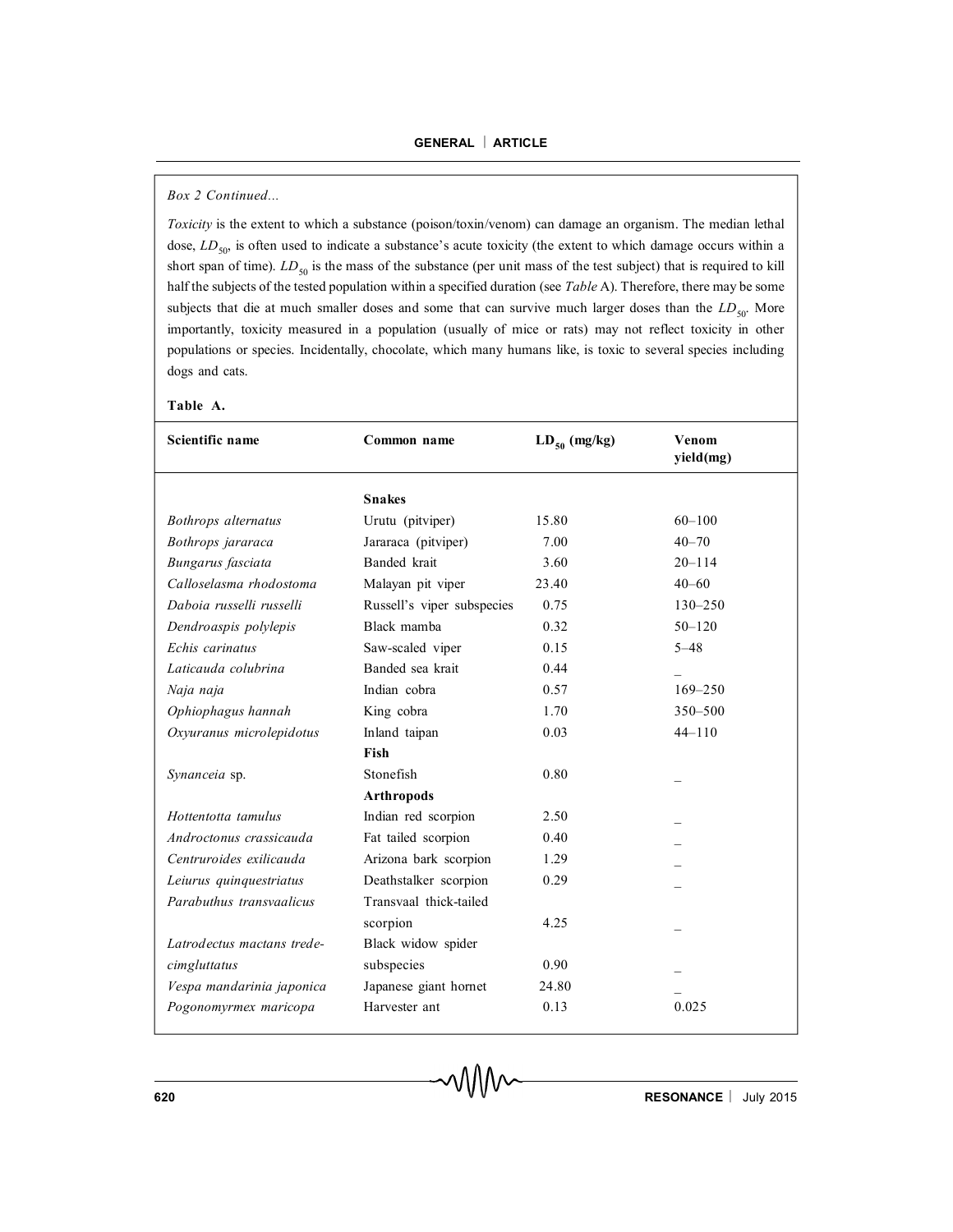constantly undergo fine-tuning to keep up its effectiveness, resulting in an 'arms race'([5], see *Box* 3, *Figure* A). The California Ground Squirrel (*Spermophilus beecheyi*) and its predator, the northern Pacific rattlesnake (*Crotalus viridus oreganus*), which have been sympatric<sup>3</sup> since at least the late Pleistocene, seem to be engaged in one such arms race [6]. Resistance to the venom of other rattlesnake species that are allopatric<sup>4</sup> to the ground squirrel is lower, suggesting evolutionary specialization for a particular venom. Another example of venom resistance is seen in the eels of genus *Gymnothorax* that venomous banded sea kraits (*Laticauda* <sup>3</sup> Sympatry: Populations of related organisms that inhabit the same geographical location without inter-breeding are said to be sympatric to one another.

<sup>4</sup> Allopatry: Populations of related organisms inhabiting different geographical locations are said to be allopatric. Allopatry and sympatry can both give rise to speciation.

#### **Box 3. Evolutionary Arms Race**

When two species interact, adaptation in one of the species, leading to its increased fitness, may cause a selection pressure on the other species. If the other species responds evolutionarily to the selection pressure by developing some adaptive trait, this process of adapting and counter-adapting may lead to the elaboration of the traits in question. This process is called an evolutionary arms race. Such an arms race is an example of the 'Red Queen Effect', according to which organisms constantly have to adapt and evolve in order to simply survive in an environment (biotic and abiotic) that is constantly changing. The name comes from the Red Queen in Lewis Carroll's '*Through the Looking Glass*', who tells Alice "Now, *here*, you see, it takes all the running *you* can do, to keep in the same place."

**Figure A**. Evolutionary arms race and the Red Queen. An example of the evolutionary arms race would be resistance (shown as squares) developed by prey, through the process of natural selection, towards venom (shown as circles) used by their predator for prey capture. This would result in selection for more toxic venom (shown as larger, deeper red circles) in the predator, which would, in turn, select for



greater resistance to venom (shown as larger, darker brown squares) in prey. (Source: Centre illustration of Alice and the Red Queen from http://commons.wikimedia.org/wiki/John\_Tenniel; Author: John Tenniel).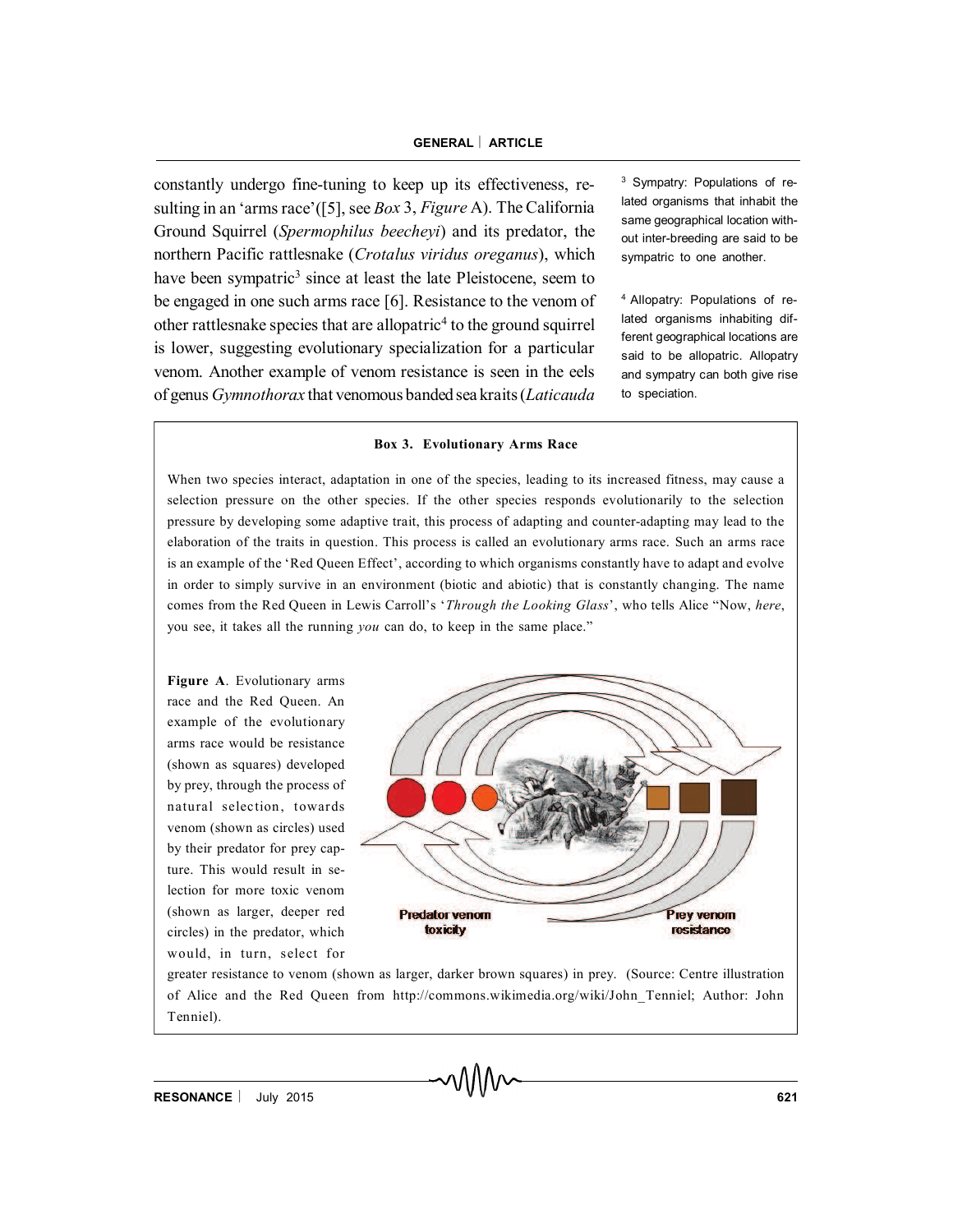*colubrina*) prey upon. Eel species that were prey of the kraits were resistant to the krait venom and could withstand large doses of it, while non-prey sympatric species of eels and species of eel allopatric to sea kraits were susceptible to the venom [7].

In cases where organisms possess venom that is anti-predatory in function (in order to escape from predators), predators would be expected to develop a resistance towards venom. Studies have demonstrated that grasshopper mice (genus *Onychomys*) that eat the highly venomous Arizona bark scorpions (*Centruroides* spp.) have developed resistance to the vertebrate-specific neurotoxin that these scorpions possess [8]. It was found that the mouse species broadly sympatric with the bark scorpions showed higher resistance to scorpion venom than species allopatric with the scorpions. Moreover, even when the same species of mouse was examined from different areas, populations of the species present in areas where scorpions were present showed higher venom resistance than populations that did not coexist with the scorpions [8]. Venom resistance is also found amongst ophiophagus (snakeeating) mammals, including opossums (*Didelphidae*), mongooses (*Herpestidae*), and hedgehogs (*Erinaceidae*).

One would also expect natural selection to be acting on venom if venom synthesis were metabolically costly. A significant metabolic cost associated with venom production, leading to an increase in metabolic rates after venom extraction, has been shown in species of North American pit vipers [9]. Venom production has also been shown to be metabolically costly in scorpions. A 'metering' mechanism to regulate the amount of venom injected into the prey so that smaller amounts can be used when possible would be expected if venom production was costly. Such metering has been found in species of rattlesnakes [10], spiders [11], and a scorpion species (*Parabuthus transvaalicus*) [12]. The scorpion species, *Parabuthus transvaalicus*, was found to be able to deliver a dry (without any secretion) or wet sting, control the volume of venom delivered in the case of a wet sting (depending on the threat assessed), and also change the composition of the venom and use a metabolically inexpensive pre-venom or the

One would also expect natural selection to be acting on venom if venom synthesis were metabolically costly.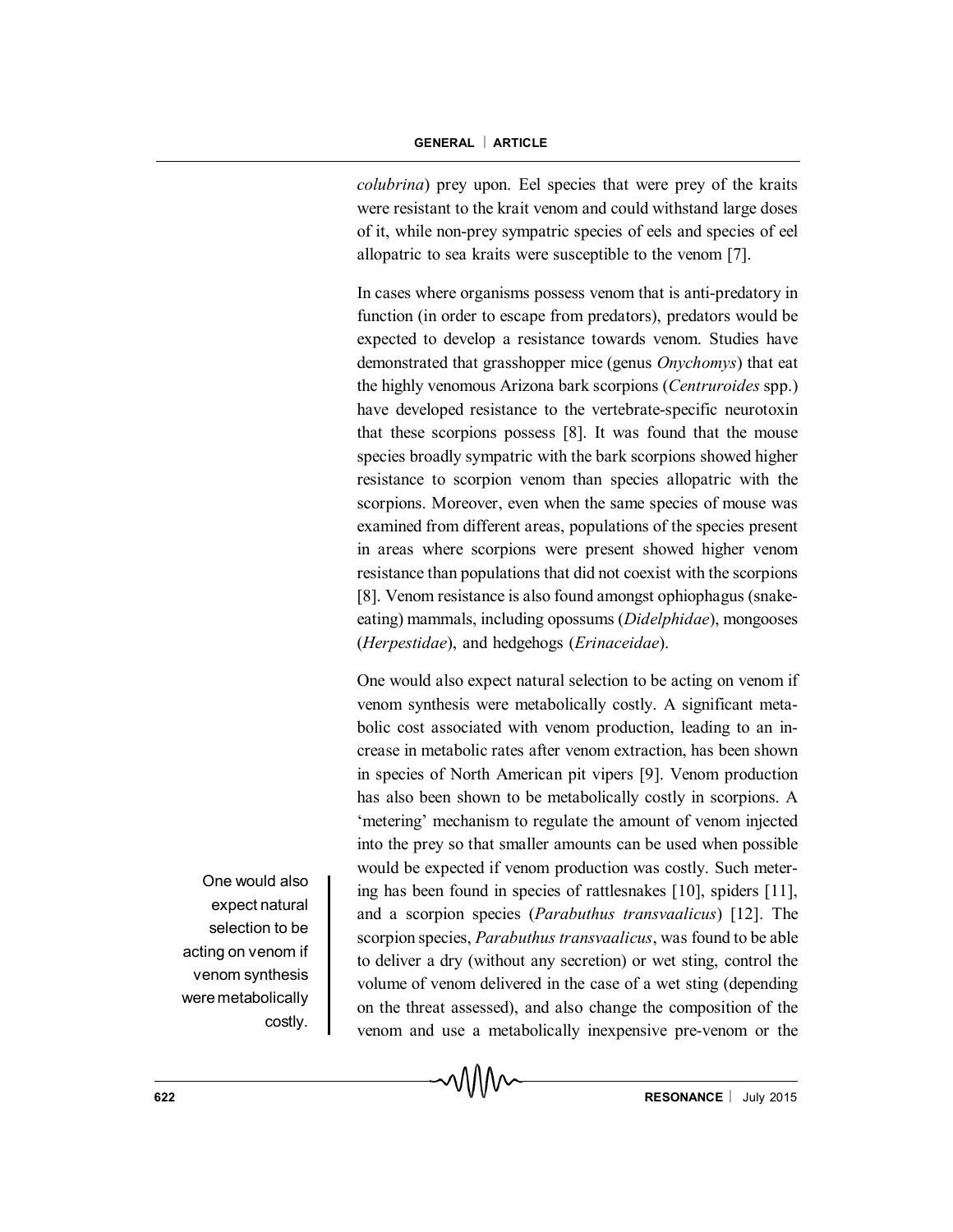protein-rich, expensive, venom [12]. All of the above suggest that venom systems must be subject to natural selection and, therefore, species producing excessively toxic venom must be the exception rather than the norm.

# **Venom Evolution through Neutral Evolutionary Processes**

A second, diametrically opposite hypothesis about the evolution of venom toxicity is that neutral evolutionary processes (such as genetic drift, see *Box 4*) may be responsible for venom evolution. The 'overkill' hypothesis suggests that since many animals seem to possess lethal toxins in quantities that are much higher than necessary to subdue their prey [13], there is probably little selection on venom toxicity. It has been observed that many venomous snakes, despite extremely lethal venom, appear to deliver to their prey, excessive amounts of venom, which may be of orders of magnitude larger than the amount of venom actually required to kill or incapacitate the prey [13]. This combination of high venom toxicity and large volume is puzzling. For example, an inland taipan (*Oxyuranus microlepidotus*) can deliver enough venom in one bite to kill over 200,000 lab mice [14]. Similarly, some scorpions that feed on insects and other invertebrates (and rarely on small vertebrates) possess venom that is also highly lethal to large vertebrates (perhaps the venom is also used for self defence). Cone snail venoms are very diverse and, although there is some specialization in feeding, venom from snails that feed on particular prey can also kill other prey: for example, snails that feed only on polychaetes can successfully immobilize fishes, and fish-hunting snails can be lethal to humans.

Therefore, in these venomous species, there appears to be no direct correlation between venom and diet. However, a tacit assumption that is often made in the overkill hypothesis is that the larger the animal, the lesser it should be affected by venom. In reality, it is possible that arthropod prey is more resistant to venoms than mammals are. Since toxicity is usually measured in laboratory mammals, it is difficult to know whether a venom is an overkill for a specific prey or not unless the effect of the venom on

This combination of high venom toxicity and large volume is puzzling.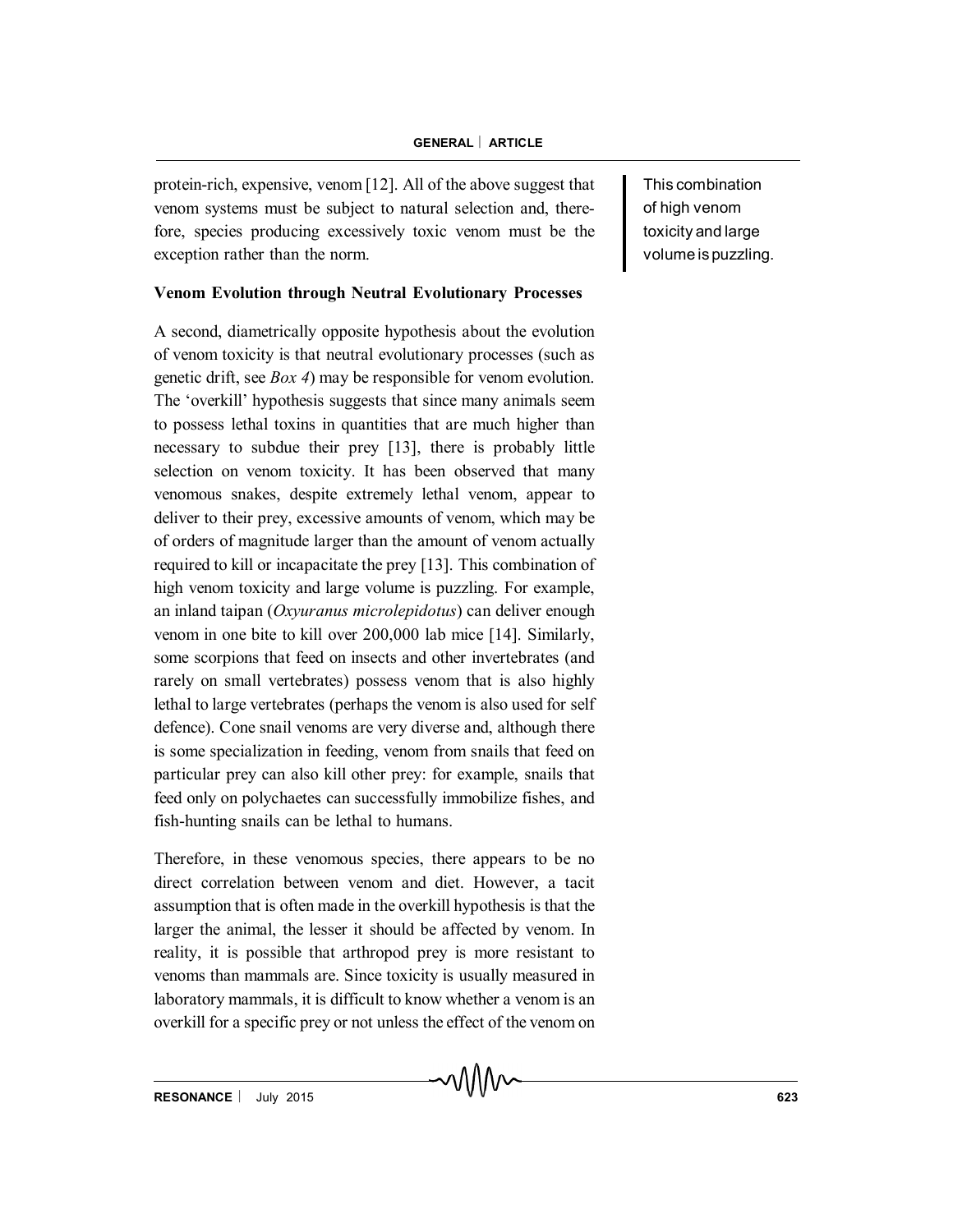#### **Box 4. Natural Selection and Neutral Evolutionary Processes**

**Natural Selection**: This is the process by which favoured, heritable variation is propagated across generations through the differential reproduction of individuals based on such variation. In other words, individuals that carry certain heritable traits that are best suited to the environment will have higher reproductive fitness (will leave behind more progeny) than individuals that do not carry these traits. This process is one mechanism by which populations evolve.

**Neutral Evolutionary Processes**: These are processes that can change the relative frequencies of heritable traits in a population across generations, not because some traits are best suited to the environment, but because of chance events. Random genetic drift can give rise to such changes. Random genetic drift refers to random changes in allele frequencies in populations because of sampling error. For instance, in a small population of an endangered tortoise, one variant of the tortoise may out-survive and reproduce another variant simply because several individuals of the other variant happened to be foraging in an area that experienced a sudden volcanic eruption. Genetic drift is more important in small populations than in large populations.

Kimura proposed the 'neutral theory of molecular evolution', according to which most evolutionary changes are a result of neutral mutations (mutations that do not have a positive or negative effect on the individual's fitness) that are acted upon by random genetic drift. If certain DNA segments are neutral, they will accumulate mutations depending on the mutation rate of the segment and will have a rate of evolutionary change that is dependent on this mutation rate and not based on any selective advantage or disadvantage. Therefore, given a certain mutation rate, populations separated by a specified amount of time will differ in their DNA segment by the mutation rate times the total length of time that the populations have been separated by. If venom was neutral, one would expect the difference in venom composition between species to reflect the times of their divergence.



**Figure A.** Natural selection and random genetic drift. In the top row, the bluewinged insects, followed by the redwinged insects are preferentially eaten by a predator, resulting in the brownwinged insects increasing in frequency in the population. This is an example of directional selection. In the bottom row, part of the habitat of the insect population gets destroyed, leading to chance elimination of the blue-winged insects. Further chance variation in reproduction results in the brown-winged insects dominating the population (although

there is no adaptive advantage to having brown wings). The graph shows the frequency of the three insect types across the three time points for the lower panels. The end point would be similar if such a graph was plotted for the upper panels also, but the mechanisms are very different. (Source: Artwork by T N C Vidya)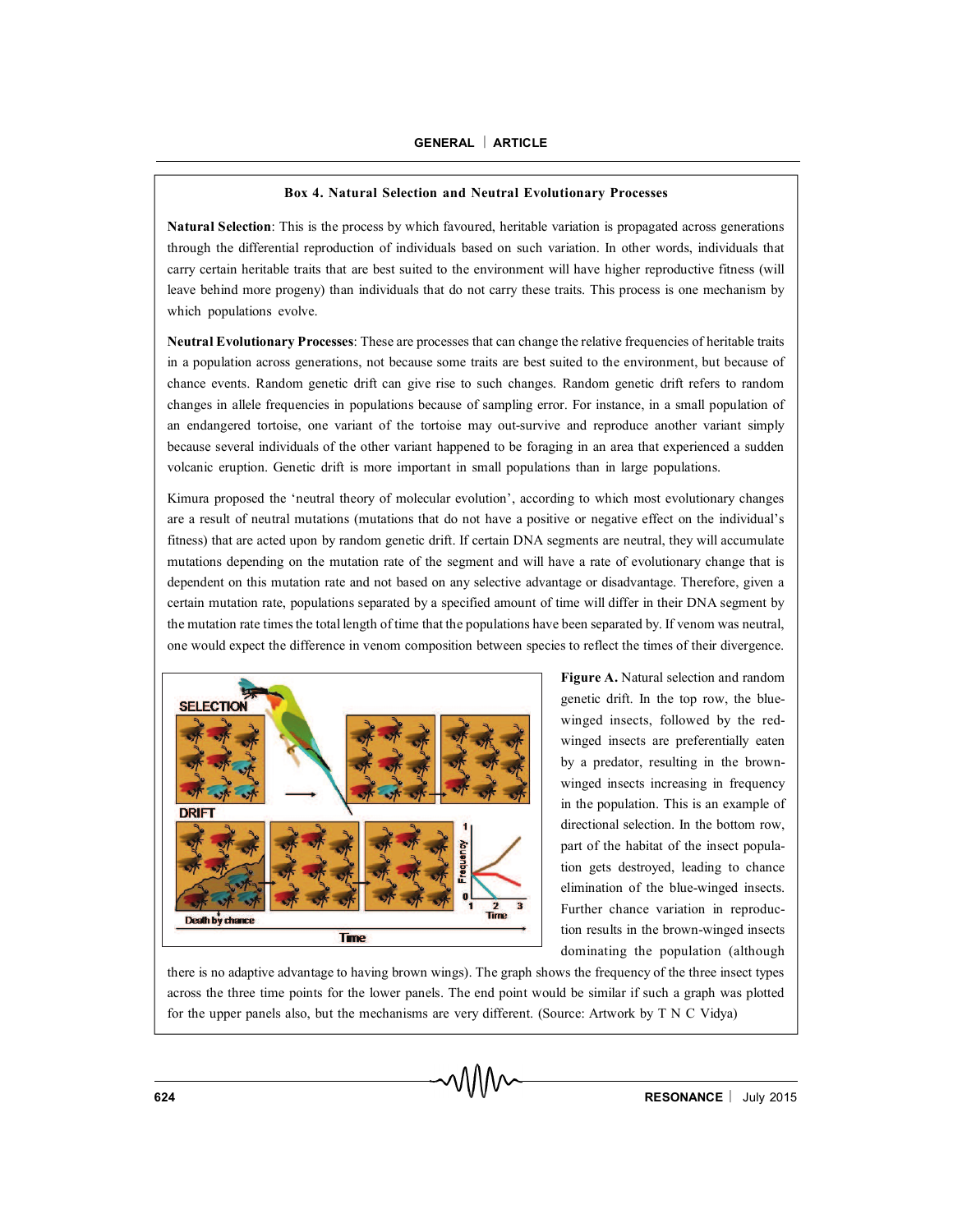natural prey is tested. It has also been found that venom toxicities may be different for preferred versus non-preferred prey.

If venom evolution was due to neutral evolutionary processes, it would result in a correlation between the amount of time for which populations/species are isolated and the divergence of their venom. Williams *et al* [15] found such a pattern, with venom proteins from tiger snakes (*Notechis* spp.) varying according to the time of isolation of populations from one another and not dependent on prey type or local ecology. However, more such studies across species are required. If the overkill hypothesis were true, one would also expect venom to be metabolically inexpensive to produce. As mentioned above, some studies have shown metering of venom and a metabolic cost associated with its production, but there are contradicting studies as well. For example, Pintor *et al* [16] inferred that the cost of venom production was small compared to the cost of shedding and digestion in the snake, *Acanthophis antarcticus*. It has also been suggested that mechanical constraints during envenomation give the appearance of venom metering.

# **The Way Forward**

There seems to be some support for both the selection and the overkill hypotheses so far, with the evidence tilted in favour of selection. However, studies on venom evolution, in the context of ecology, are few and far between. It is possible that both mechanisms work, but because of the small number of studies so far, it is not clear which is the predominant mechanism at work. A third hypothesis could be that venom was under selection in the past but is no longer under selection, and venom composition now is loosely reflective of phylogenetic relationships between taxa.

Most studies until now have looked at the effect of venom on laboratory organisms instead of the natural fauna that the venomous organisms interact with. Thus, future studies are needed that will examine toxicity of venom to specific prey species [17]. Such studies are not easy to carry out in the laboratory, but will allow

If the overkill hypothesis were true, one would also expect venom to be metabolically inexpensiveto produce.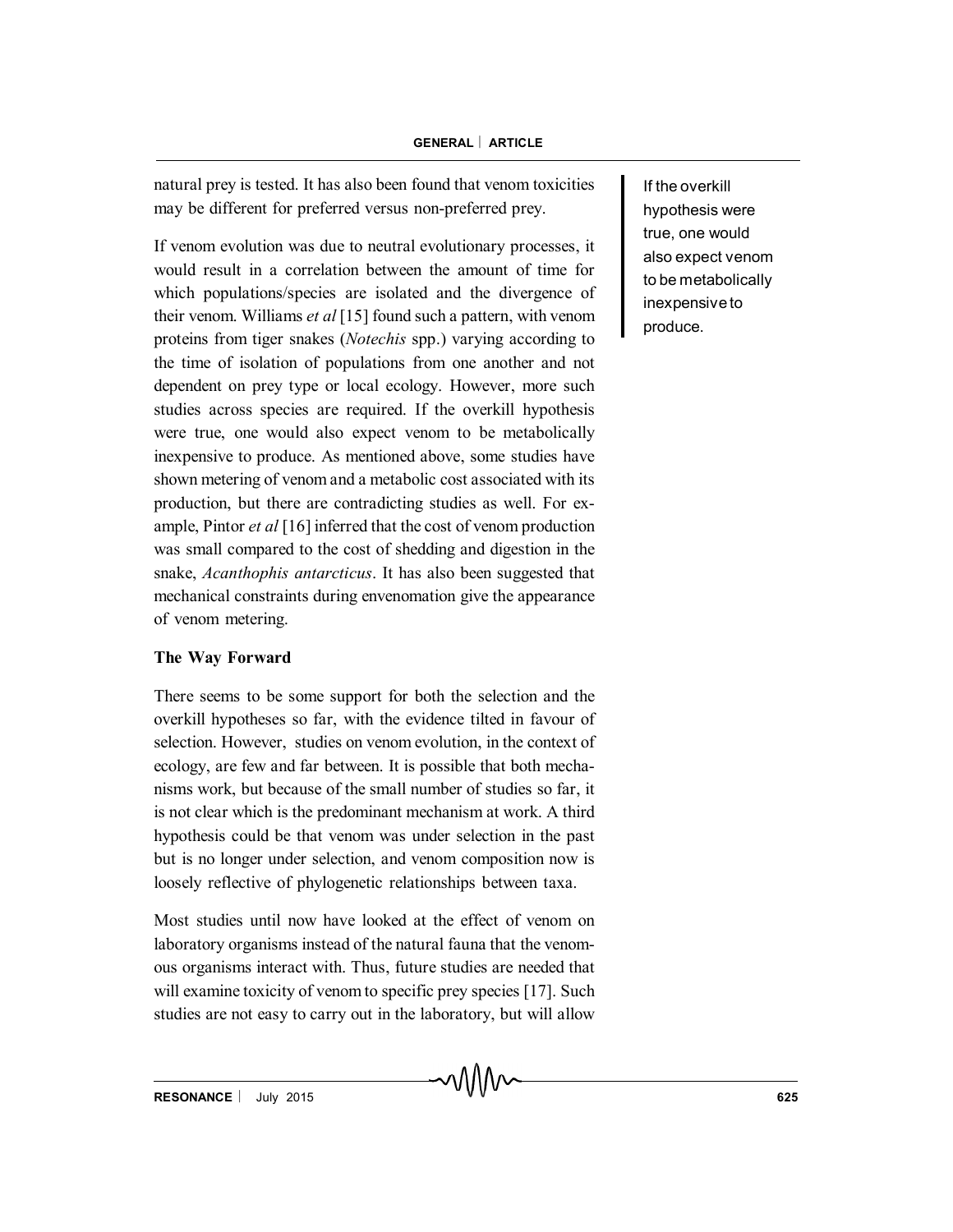Better insight into venom evolution would also be obtained by studying various aspects of ecology which might affect the adaptive function of venom.

for much better understanding of venom evolution than studies on the effects of venom on laboratory mice. Better insight into venom evolution would also be obtained by studying various aspects of ecology which might affect the adaptive function of venom, such as changes in diet during the organism's life, or various interactions with predators, prey, and conspecifics (individuals of the same species). Variability in venom toxicity within species and populations is also little studied so far, and more studies may help substantiate either of the two main hypotheses regarding venom evolution. There is also a great need to examine evolutionary relationships between species and their venom similarity. However, if these species are feeding on different prey, does one examine venom toxicity with respect to a single test species (such as laboratory mice) or with respect to their specific prey? This could affect the inferences of such a study. It would also be useful to evaluate the costs of venom production and storage in animals in the context of their ecology. Other aspects that might be interesting are the possible differences in evolution of venomous predators and venomous prey, mimicry of venomous organisms, and how ecological communities are structured by venom [1].

# **Suggested Reading**

- **[1] N R Casewell, W Wüster, F J Vonk, R A Harrison and B G Fry, Complex cocktails: the evolutionary novelty of venoms,** *Trends in Ecology and Evolution***, Vol.28, No.4, pp.219–229, 2012.**
- **[2] J C Daltry, W Wüster and R S Thorpe, Diet and snake venom evolution,** *Nature***, Vol.379, pp.537–540.**
- **[3] A Barlow, C E Pook, R A Harrison and W Wüster, Coevolution of diet and prey-specific venom activity supports the role of selection in snake venom evolution,** *Proceedings of the Royal Society Biological Sciences***, Vol.276, No.1666, pp.2443–2449, 2009.**
- **[4] D V Andrade and A S Abe, Relationship of venom ontogeny and diet in** *Bothrops***,** *Herpetologica* **Vol.55, No.2, pp.200–204, 1999.**
- **[5] E D Brodie III and E D Brodie Jr., Predator-prey arms races,** *Bioscience***, Vol.49, No.7, pp.557–568, 1999.**
- **[6] J E Biardi, R G Coss and D G Smith, California Ground Squirrel (***Spermophilus beecheyi***) blood sera inhibits crotalid venom proteolytic activity,** *Toxicon***, Vol.38, No.5, pp.713–721, 2000.**